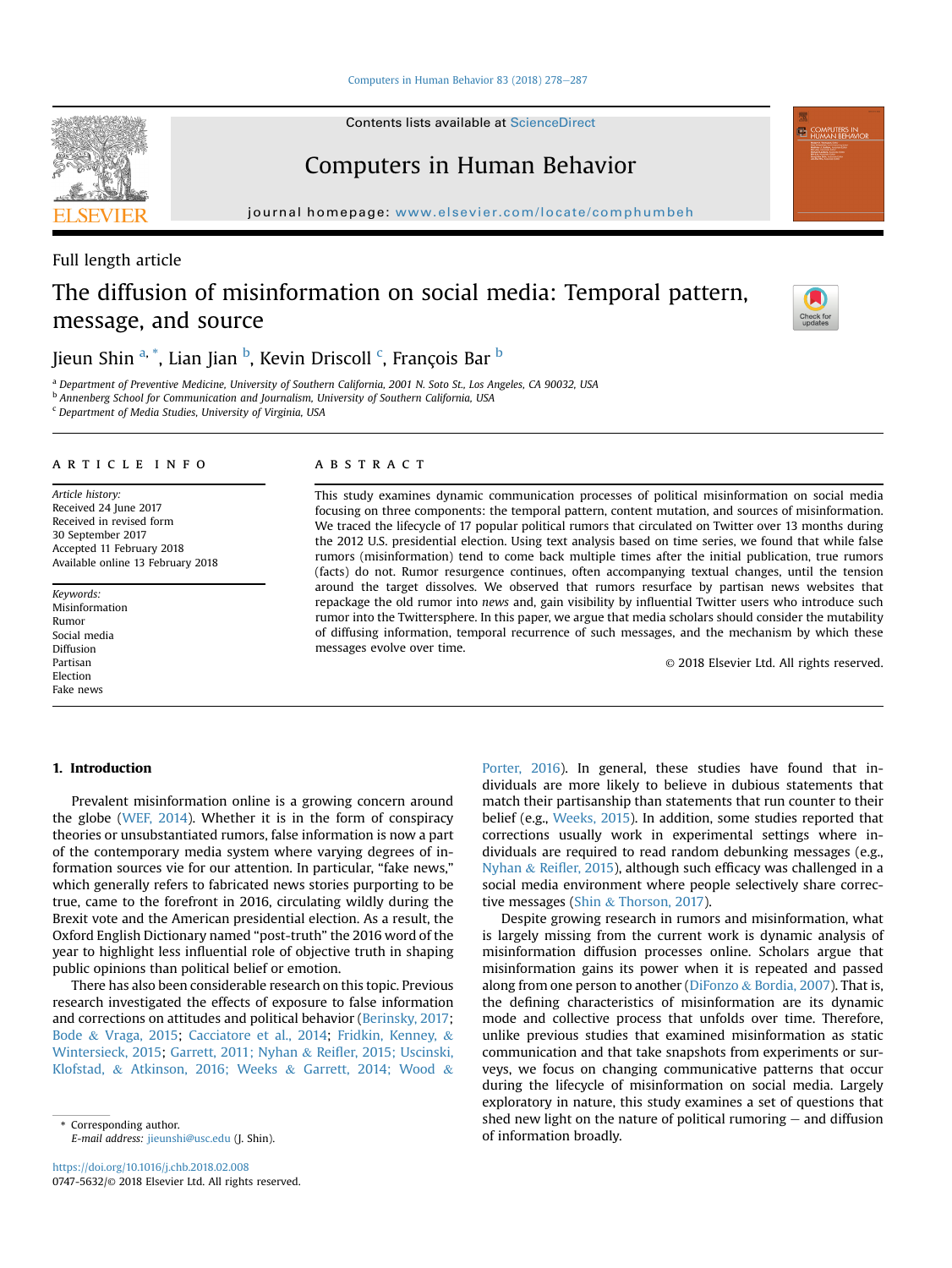Our study differs from previous research in the field of computer science and engineering [\(Bessi et al., 2015; Friggeri et al., 2014;](#page-8-0) [Kwon, Cha, Jung, Chen,](#page-8-0) & [Wang, 2014;](#page-8-0) [Vicario et al., 2016\)](#page-9-0), which places relatively less emphasis on understanding the social psychological context underlying the phenomenon. In addition, these previous studies tend to treat misinformation as if the diffusing message is a fixed object. On the other hand, our study takes an alternative perspective, which views misinformation to be mutable and malleable as they diffuse. We explore this idea using a multiple-case study approach, while paying attention to the distinct context of each rumor. Our research builds on studies ([Allport](#page-8-0) & [Postman, 1947; Rojecki](#page-8-0) & [Meraz, 2016\)](#page-8-0) that exceptionally focused on dynamic communication process in the rumoring phenomenon. For instance, [Rojecki and Meraz \(2016\)](#page-8-0) investigated the agenda setting power among webpages, Google searches, and media coverage with two rumor cases. Another classic study of rumor, conducted by [Allport and Postman \(1947\),](#page-8-0) examined how rumor content changes in a serial transmission chain in which a story is passed along from one person to another.

Our study aims at investigating misinformation diffusion as an evolving phenomenon focusing on three components: temporal pattern, rumor narrative, and rumor sources. To achieve this goal, we employ various time series analysis on 17 political rumors that circulated on Twitter over 13 months during the 2012 U.S. election period. The context of the 2012 election on Twitter is still relevant today. First, Twitter emerged as a primary political communication channel during the 2012 election and still remains to be prominent ([Conway, Kenski,](#page-8-0) & [Wang, 2015\)](#page-8-0). Second, political misinformation circulating on social media gained attention as a serious threat to democracy during 2012, and lately the phenomenon has become the center of public discussion ([Ehrenberg, 2012; Shin, Jian,](#page-8-0) [Driscoll,](#page-8-0) & [Bar, 2016\)](#page-8-0). Through our analyses, we show that many contested rumors resurface by partisan websites that repackage old rumors into "news", and gain visibility by influential Twitter users who share such content with their followers. We also show that rumor resurgence often accompanies changes in content, generally in the direction of exaggeration, although this trend abruptly stops when the election is over. In this paper, we argue that digital media scholars should consider the mutability of diffusing content and the mechanism by which messages change over time. We also highlight the underlying partisan media users' motivations and strategies that drive the evolution of political misinformation.

## 2. Conceptual framework

Table 1

## 2.1. Political misinformation in the internet age

Many different terms (listed in Table 1) such as misinformation, disinformation, and rumor are used interchangeably to describe information that lacks truth, despite their conceptual differences. For instance, both misinformation and disinformation highlight the state of information being untrue. However, the term misinformation is agnostic regarding the motivation of falsehood, whereas disinformation assumes that inaccuracy stems from deliberate intention. Due to difficulties in identifying the intention of the

Conceptual differences among terms referring to dubious claims.

source, researchers often adopt the word misinformation to broadly describe false claims. On the other hand, rumor is largely defined as a piece of information that has not been confirmed ([DiFonzo](#page-8-0)  $\&$ [Bordia, 2007](#page-8-0)). Therefore, a rumor may turn out to be true, even when it was not supported by concrete evidence at the time of circulation.

In addition, there are also terms such as trolling and fake news that focus on the source's deliberate motivation to provoke controversy and emotional responses online. Yet, the difference lies in whether such information is presented as a form of legitimate news (i.e., a researched fact) or a post (i.e., an opinion). Specifically, trolling is concerned about acts of posting offensive messages to online communities in order to incite conflict ([Binns, 2012; Bishop,](#page-8-0) [2012; Coles](#page-8-0) & [West, 2016](#page-8-0)), while fake news is about creating and disseminating false stories disguised as a credible news source for political or financial gain ([Silverman, 2017; Vargo, Guo,](#page-8-0) & [Amazeen,](#page-8-0) [2017](#page-8-0)). In addition, fake news is also different from troll posts in that fake news is almost always false or misleading, yet troll posts are not necessarily false. See review by [Jack \(2017\)](#page-8-0) for other terms such as propaganda and gaslighting.

This genre of unsubstantiated claims proliferates online and has risen "to new levels of importance in this postmodern political context" [\(Harsin, 2012](#page-8-0), p. 3). According to a recent Pew Research survey (2016), 32% of U.S. adults indicated that they often see completely made-up political stories, while that number goes up to 51% for somewhat inaccurate news. More troublingly, 23% have shared false stories with others either knowingly or not. While some research ([Allcott](#page-8-0) & [Gentzkow, 2017\)](#page-8-0) has found that the impact of false news stories is only a fraction of television campaign ads, other studies showed that, nonetheless, the exposure to misinformation could have real consequences such as voting decisions [\(Weeks](#page-9-0) & [Garrett, 2014\)](#page-9-0) and mistrust in government ([Einstein](#page-8-0) & [Glick, 2015\)](#page-8-0).

The current concern over political rumors and the like is deeply related to changing media environments ([Harsin, 2012; Mocanu,](#page-8-0) [Rossi, Zhang,](#page-8-0) & [Karsai, 2015; Rojecki](#page-8-0) & [Meraz, 2016\)](#page-8-0). As much as digital media holds democratizing potential, it also has empowered individuals to plant and spread falsehood at a massive level. Today, anyone with Internet access can participate in rumor spreading and influence the process with more or less power through various web applications ([Mocanu et al., 2015; Simon, Goldberg, Leykin,](#page-8-0) & [Adini,](#page-8-0) [2016\)](#page-8-0). Once launched into the web, even seemingly preposterous claims can turn into a large cascade through networks of likeminded individuals and partisan organizations ([Shin et al., 2016\)](#page-8-0).

#### 2.2. Temporal patterns of diffusion

Although challenging, examining diffusion patterns of information provides insight into the nature of the information. In particular, the shape of diffusion  $-$  e.g., bursty spreading patterns $$ is an important indicator. For example, one of the mechanisms that give rise to a sudden burst of information cascade is the recency effect. In general, recent information is considered more newsworthy than older information and thus is more likely to be shared with others than older information  $(X<sub>u</sub>, 2013)$ . Such preference to

| Term           | Falsity | Motivation           | References                                                         |
|----------------|---------|----------------------|--------------------------------------------------------------------|
| Disinformation | False   | To gain an advantage | Faris et al. (2017); Jack (2017)                                   |
| Misinformation | False   | Unknown              | Lewandowsky, Ecker, Seifert, Schwarz, and Cook (2012)              |
| Rumor          | Unknown | Unknown              | Bordia & DiFonzo (2007); Rojecki & Meraz, 2016; Shin et al. (2016) |
| Fake news      | False   | To gain an advantage | Silverman (2017); Vargo et al. (2017)                              |
| Troll post     | Unknown | To incite conflict   | Binns (2012); Bishop (2012); Coles and West (2016)                 |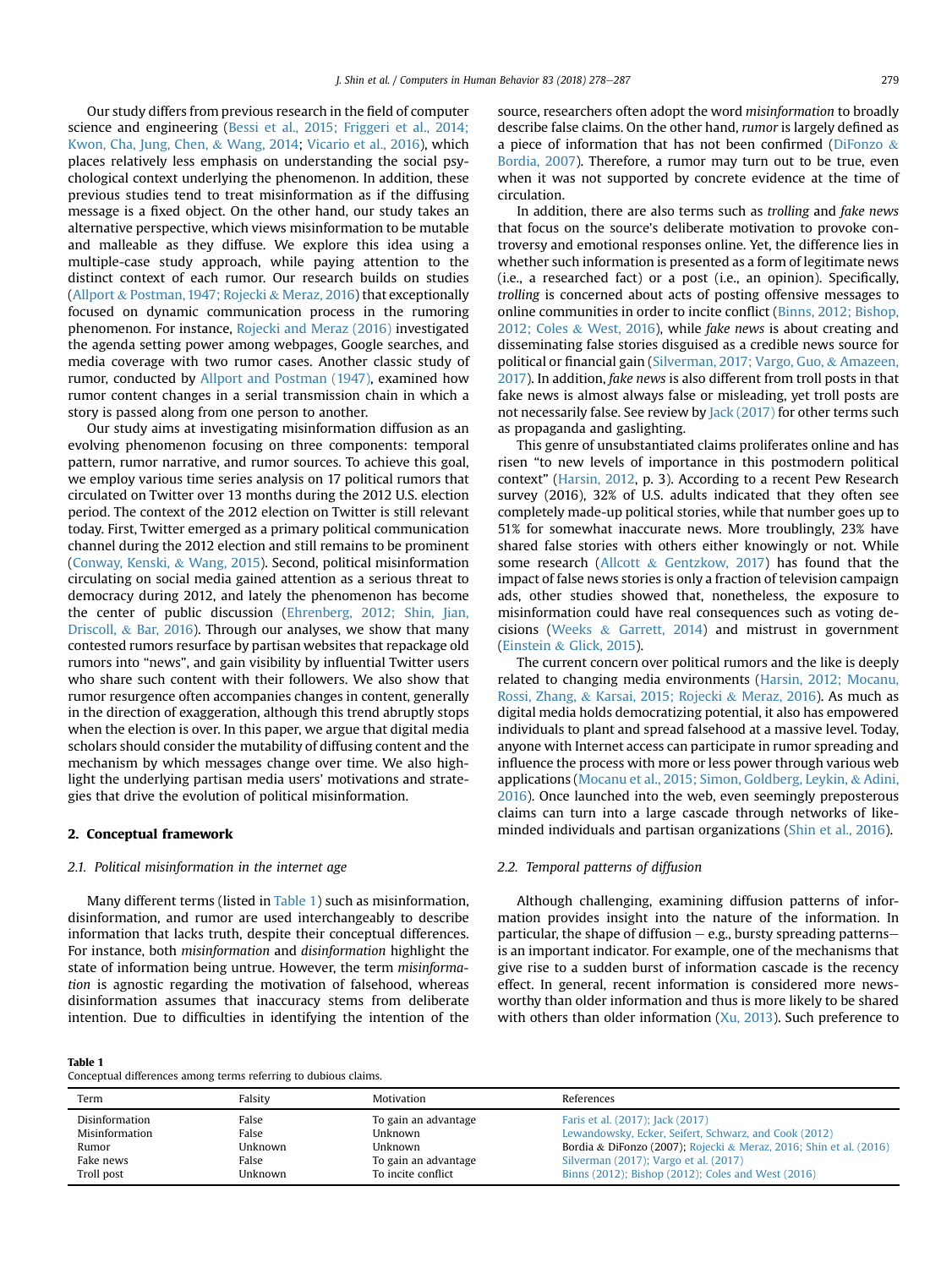newer information generates bursty and fast-paced information cycles, as attention moves onto the next new items quickly ([Leskovec, Backstrom,](#page-8-0) & [Kleinberg, 2009](#page-8-0)). Typically, the lifecycle of information is a matter of a few days, if not a few hours, showing the pattern of a sharp rise and fall ([Kwak, Lee,](#page-8-0) & [Moon, 2010; Nahon](#page-8-0) & [Hemsley, 2013](#page-8-0)). Research shows that the majority of messages on Facebook and Twitter are shared within the first day of the original post [\(Bakshy, Rosenn, Marlow,](#page-8-0) & [Adamic, 2012; Kwak et al., 2010\)](#page-8-0).

However, not all types of information exhibit the same diffusion pattern. For instance, a recent study of popular image memes on Facebook [\(Cheng, Adamic, Kleinberg,](#page-8-0) & [Leskovec, 2014](#page-8-0)) revealed that over half of viral memes came back in one or more subsequent bursts after a short or extended hiatus. In particular, the pattern of recurrence seems to be pronounced in the word-of-mouth type of rumors. For instance, in examining the diffusion patterns of general rumors such as the existence of Bigfoot, [Kwon et al. \(2014\)](#page-8-0) found that these rumors tend to show multiple and periodic spikes rather than a single spike. [Friggeri et al. \(2014\)](#page-8-0) also found that general false rumors persisted even months after the original post and continued to flare up multiple times.

These previous findings pose further questions such as whether political rumors exhibit a certain temporal pattern. Unlike the Bigfoot rumor, which is a timeless and evergreen topic, political rumors are usually about a current political comment or unfolding situations. Thus, political rumors may show a single spike followed by gradual or rapid decline. Alternatively, political rumors may exhibit multiple repeated spikes, similar to evergreen rumors as long as the target of the rumor is relevant. Thus, we examine general temporal patterns of political rumors focusing on their recurrence. In addition, since our rumor collection contains both true rumors (i.e., facts) and false rumors (i.e., misinformation), we investigate whether there are any differences in the diffusion patterns between the two types of rumors.

R1a. Do political rumors recur?

R1b. Is there any difference in the diffusion patterns between true and false rumors?

## 2.3. Evolution of rumor content

Assuming that some rumors exhibit recurrence, we know little about how they come back. Traditional information diffusion scholars assumed that news content stays the same during the diffusion and thus paid little attention to message transformation ([Im, Kim, Kim,](#page-8-0) & [Kim, 2011](#page-8-0)). During the time when there were only a handful of powerful TV networks and daily newspapers that create information, this assumption may be justified. However, today's media environment is different, as there exists a complex information ecosystem where traditional media outlets and countless other types of sources co-produce and disseminate stories [\(Jenkins, 2006\)](#page-8-0). In particular, non-traditional media (e.g., blogs) play an increasingly important role in creating a frame that deviates from mainstream media and influences the public's agenda ([McCombs, 2013](#page-8-0)). Therefore, it is no longer realistic to assume that people are exposed to the same version of the news story throughout its lifetime.

As such, a recent study [\(Im et al., 2011](#page-8-0)) has shown that news stories indeed constantly evolve by adding new information or changing its narrative. The authors traced two (true) news stories, one originating from a news organization, and the other from a personal blog. They found that news originating from a blog deviated much more from the initial version of the story, while news originally published by a news website tended to stay unchanged during circulation. The authors suspected that the nature of content (i.e., financial news vs. human-interest news) could be responsible for such differences, although they did not exclude other possibilities such as the role of initial source of the story (e.g., news organization vs. blogger) in content transformation.

Similarly, rumors may also transform and evolve. The need for change is particularly present for those rumors that resurge multiple times (hereafter refer to as "comeback rumors"). In general, people appear to share recently published news, rather than stories from previous news cycles. Then, one mechanism by which the same rumor can resurface at a later time is changing its frame or adding new details. In laboratory experiments, [Allport and Postman](#page-8-0) [\(1947\)](#page-8-0) observed that diffusing rumors often mutate, following the principle of (1) leveling, (2) sharpening, and (3) assimilation. Leveling refers to loss of details that are not interesting, while sharpening happens when certain elements are selected and pronounced. Assimilation describes the process in which stories pick up some new ideas that were not in the original to appeal to readers at the time of diffusion. These characteristics, in particular assimilation, are said to contribute to the persistence of rumor by making the storyline more attractive.

Yet, little research has been conducted on the mutation of rumor content in a real-life setting where information does not neatly flow in one direction as seen in the study of [Allport and Postman](#page-8-0) [\(1947\).](#page-8-0) Therefore, we investigate whether rumors deviate from the original version of the story over time and if so, how rumors tend to change. We approach this question both quantitatively and qualitatively, using text similarity measure and visualization of rumor messages respectively.

RQ2. Do comeback rumors show content changes between peaks?

## 2.4. Rumor sources

Although the message-centered view above provides insight to semantic traits associated with persistent rumor, it carries a risk of downplaying the role of individuals who strategically alter the original information. For instance, [Allport and Postman \(1947\)](#page-8-0)'s rumor transmission principles emphasize unconscious emotional and cognitive bias in people rather than an individual's strategic effort to change the story. On the other hand, the literature on political propaganda [\(Cunningham, 2002; Jowett](#page-8-0) & [O'Donnell,](#page-8-0) [2014\)](#page-8-0) often highlights the underlying motivation of information sources such as government, corporate, and media whose objective is to mobilize hatred against the enemy through various communication techniques. Therefore, the source-centered analysis complements the message-centered view by revealing the designers of such messages.

In contrast to a large body of literature examining the characteristics of individuals who are prone to believing in dubious claims, few studies have investigated the sources of such claims. For instance, numerous studies have shown that an individual's preexisting attitude toward the subject is a strong predictor of rumor belief ([Ecker, Lewandowsky, Fenton,](#page-8-0) & [Martin, 2014; Garrett, 2011\)](#page-8-0). Prior studies also found that rumor acceptance is affected by other psychological factors such as high predispositions toward conspiratorial thinking ([Uscinski et al., 2016](#page-9-0)) and anxiety about the current environment ([Kwon](#page-8-0) & [Rao, 2017; Weeks, 2015\)](#page-8-0). However, there is little research examining the characteristics of rumor producers and their motivations.

Therefore, we focus on the sources that create and keep political misinformation afloat on social media. One way to identify sources of misinformation on Twitter is to investigate external links embedded in messages. Since there is a 140-character limit imposed by Twitter, users often add hyperlinks to other websites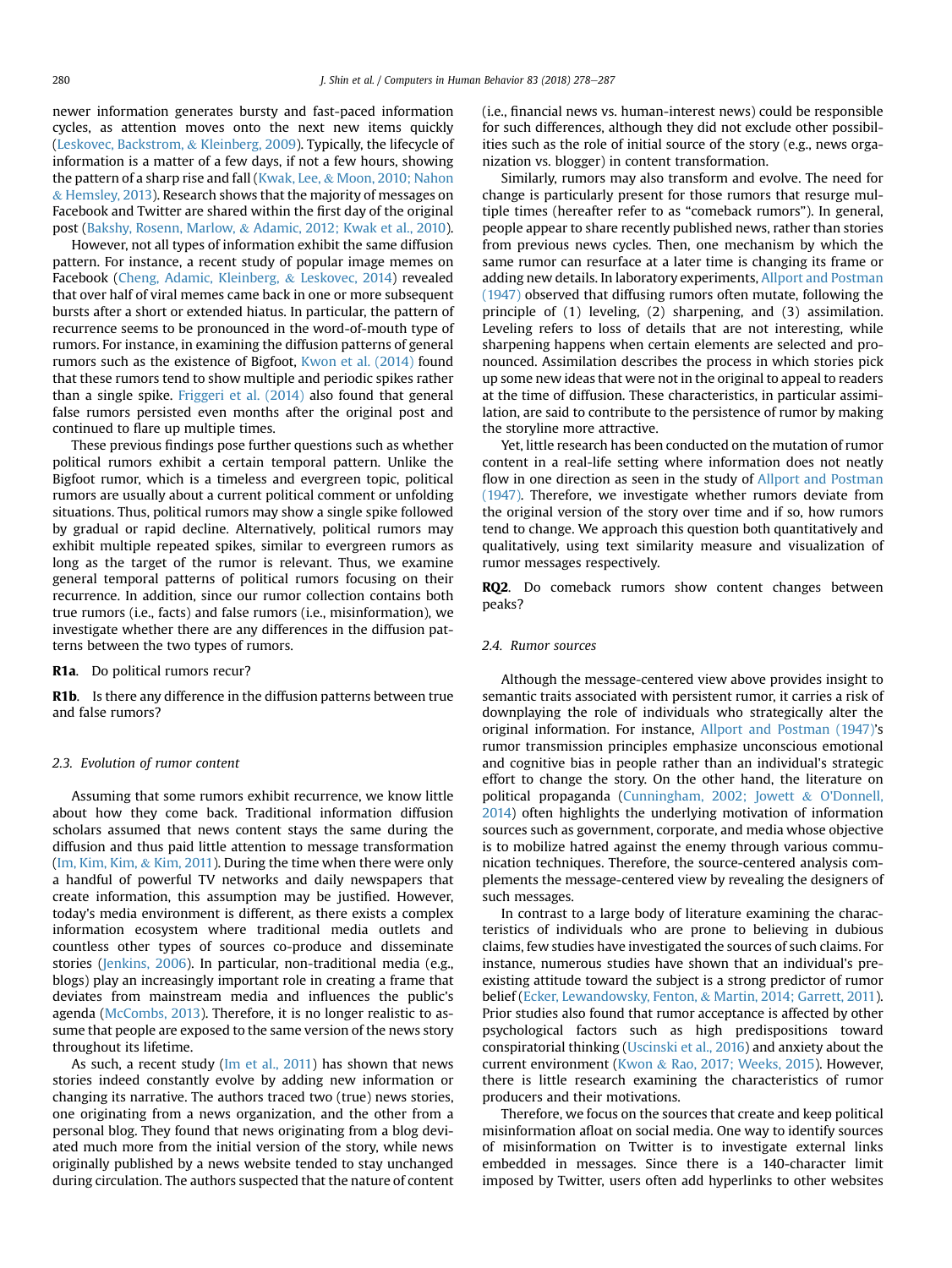for providing further contextual information. The presence of external websites is particularly important in sharing of information that lacks factual basis because the link sharer can avoid responsibility by revealing the original sources of information. Indeed, one experiment ([Tanaka, Sakamoto,](#page-8-0) & [Honda, 2014](#page-8-0)) found that participants were more likely to share questionable claims containing an URL with their friends than the same claims without an URL.

In this study, we investigate whether there is a constant stream of external webpages, which serve as a basis for rumor spreaders to rely on. Specifically, we trace the major rumor sources that are responsible for making the rumor popular at each peak. The websites that are known to propagate political rumors into social media include partisan news programs, alternative news media, and elite political blogs ([Rojecki](#page-8-0) & [Meraz, 2016; Vargo et al., 2017](#page-8-0)). Yet, it is also possible that the rumor phenomenon is largely an internal dynamic in which Twitter users depend on each other mutually for certifying false claims and accelerating the spread of rumor. If the latter were the case, rumor spreading would be self-sustaining without needing references to new external sources.

RQ3. Do persistent rumors depend on external sources that keep refreshing the rumor?

## 3. Method

## 3.1. Identification of rumors

This project focuses on political rumors ( $n = 17$ ) that circulated on Twitter during the 2012 U.S. election (October 2011 to December 2012). The 17 rumors were a sub-section of the 57 rumor collections, which we identified from three rumor-debunking websites: [Factcheck.org,](http://Factcheck.org) [Snopes.com](http://Snopes.com), and About.com's "Urban Legends" page. If any of these sites investigated a claim, we included it in our rumor collection regardless of whether the claim was true or false. For each of the 57 rumors, we collected related tweets in real time for 13 months (January 2012-January 2013) using the Gnip Power-Track, which provided access to the Twitter firehose (access without rate limits). Unlike other streaming services, the firehose provides 100 percent of the publicly available tweets, along with metadata about the tweet (e.g., author of the tweet, time when the tweet was posted, and whether it was a retweet or an original tweet). When initially retrieving rumor related tweets from this dataset, we opted for a broad-match strategy that used the minimum number of keywords at the risk of retrieving many false positive tweets. Our goal was to identify as many tweets that were relevant to the rumor. For instance, the keyword combination of "obama" and "ring" and ("arabic" or "islamic" or "god" or "allah") was used to retrieve tweets related to a rumor that Obama's wedding ring bore an inscription that says in Arabic "No god but Allah".

Next, we hand-coded each tweet to remove messages that were not relevant to the specific rumor and to further classify rumor tweets into more fine-grained categories. Specifically, we asked four pairs of content coders to identify 1) whether each tweet was actually about the rumor and 2) if it was about the rumor, subsequently whether attitude of the tweet was endorsing, rejecting, or unclear. Tweets repeating or confirming the rumor were coded as "endorsing." Tweets denying the rumor or citing those who debunked the rumor were coded as "rejecting." All other tweets were coded as "unclear." For example, "Just saw the ring Obama has worn for over 30 years 'there is no god except Allah' vote wisely" was coded "endorsing". "To the people emailing me about Obama's 'shahada' or 'allah' ring: you're actually crazy" was coded "rejecting". And "Obama's Allah ring stirs debate" was coded "unclear. .

We measured inter-coder reliability using Krippendorff's alpha. Reliability was checked at multiple points over time, since some rumors required several weeks of coding due to its large volume. Overall, reliability measures stayed above .75. For each rumor, disagreements were resolved by randomly adopting one of the values assigned by the two coders. The rumors that had more than 10,000 tweets were partially single coded. For these rumors  $(n = 48.442)$ , we first randomly selected 1–5% of the entire tweets and content coded them. And only when inter-coder reliability was high (alpha >.8) for this initial set, the rest was singled coded. Of all the tweets preliminarily identified as relevant to these 57 rumors  $(n = 439,556)$  via keyword matching, 75.20% (n = 330,538) were confirmed as relevant by content coding.

For this project, we concentrated on rumors that were relatively popular (i.e., more than 3000 endorsing tweets) and whose lifecycles were completely captured within our data collection period. A total of 17 rumors ( $n = 274,416$ ) qualified this rule. A detailed description of these 17 rumors is presented in Appendix 1. Since rejecting tweets were only a small percent, on average less than 3%, we focused on tweets that propagated the rumor rather than refuting it.

#### 3.2. Recurrence: repetitive temporal pattern

Tweets within each rumor were arranged in chronological order starting from January 2012 to January 2013. Based on the daily volume of rumored tweets, we measured the signature of information diffusion using two measures: the number of spikes and the extent to which rumor tweets concentrated on the most active day. First, the number of spikes was automatically identified by the findpeaks function of the pracma package in R. This function returns an array of locations where the rumor peaked in the time series. We specified rules such that, if there is more than one peak, the distance between peaks should be at least 7 days apart. This rule was to ignore small peaks that occur in the neighborhood of a large peak and thus identify a local maximum. In addition, we restricted a peak's height to be at least 10% of the largest peak to focus on rumors that were shared at a meaningful level. Second, as a complementary measure, we obtained the fraction of tweets in the most active day relative to the total volume. A higher value indicates higher concentration on the most active day.

#### 3.3. Text similarity

For rumors with multiple peaks, we examined changes in rumor content both quantitatively and qualitatively. First, we identified messages that were representative of each peak day for each rumor. For this, we preprocessed tweets to focus on rumor relevant keywords and removed unnecessary languages such as username, emoticons, retweet markers (e.g., RT), punctuation marks, and stop words (e.g., prepositions, pronouns). Next, we transformed various words into their roots (e.g., goes  $\rightarrow$  go), a process known as word stemming. Following this step, we broke each tweet into words (i.e., tokens) and converted them to a document-term matrix where its rows represented the tweets (i.e., document), and columns corresponded to words (i.e., term) that appeared in that tweet. The value of each cell indicated the number of a particular word appearing in the given tweet. To draw our attention to important information, sparse words that occurred less than 10% of the entire corpus was removed.

Next, we measured the extent to which two corpuses of the same rumor is similar, using cosine similarity. This measure is amongst the most commonly used for quantifying similarities/ dissimilarities between texts. Cosine similarity indicates how close two rumor corpuses are in a multidimensional term-vector space,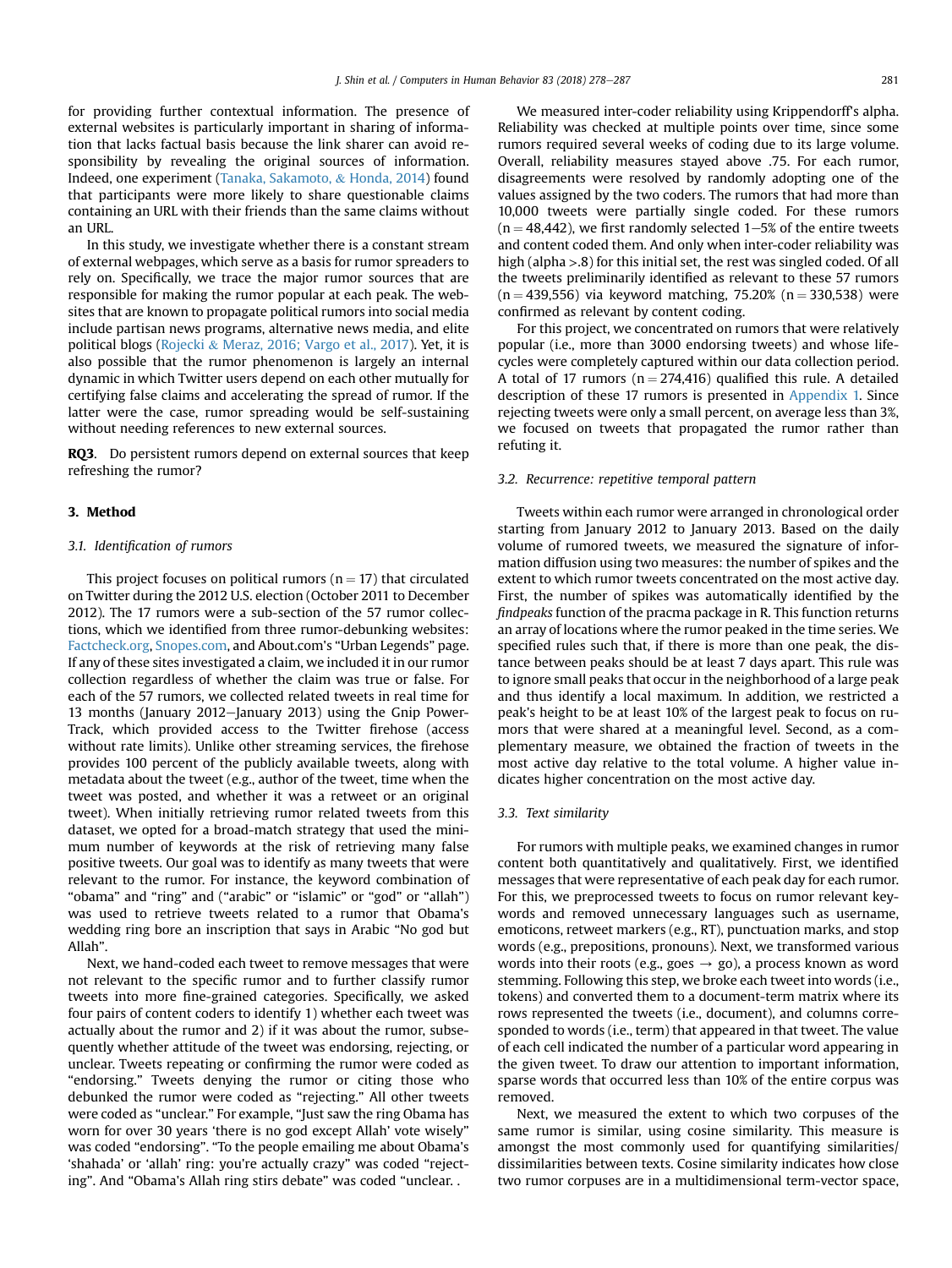expressed as the cosine of the angle between two collections of texts (See the formula below). In general, cosine similarity value is high when two messages share same vocabulary and close together in term-vector space. A cosine similarity value of 1 implies that two texts are exactly the same, and a value of 0 implies complete difference. Lastly, before we calculated cosine similarity, we normalized the frequency of terms to adjust for the different sizes of rumor corpuses.

Cosine (corpus1, corpus2) = 
$$
\frac{\sum_{k=1}^{t} (term_{ik}, term_{jk})}{\sqrt{\sum_{k=1}^{t} (term_{ik})^{2} \cdot \sum_{k=1}^{t} (term_{ik})^{2}}}
$$

where term<sub>ik</sub> and term term<sub>ik</sub> are the frequencies of word k in corpuses i and j.

For further guidance, the set of keywords on each peak day was also visualized as semantic networks. In each graph, nodes correspond to terms that frequently appear in the given rumor corpus, and edges indicate co-occurring relations. This visualization allows researchers to view a cluster of texts as a network of connected words and gather insight into how a certain idea or story is represented [\(Drieger, 2013\)](#page-8-0). In comparing semantic networks of rumor across peaks, we focused on the appearance of new words as well as the disappearance of words.

## 3.4. External rumor sources

External sources refer to websites to which tweets link for the rumor. We extracted hyperlinks (URLs) embedded in each tweet and produced a list of web domains sorted by frequency. For those shortened URLs such as 'bit.ly', we traced their final destinations to obtain distinct domains. In this analysis, we focused on the most frequently cited website from the collections of rumor across different peaks.

## 4. Results

The 17 rumors varied in their sizes ranging from the largest rumor close to 100,000 tweets (i.e., Romney campaign used the same slogan as the Ku Klux Klan  $-$  KKK  $-$ white supremacist organizations) to the smallest one just being over 3000 (i.e., Obama campaign refused a prayer from a Catholic cardinal at the Democratic National Convention  $-$  DNC). According to the analysis of the three fact-checking websites, 4 out of the 17 rumors were true, and the remaining 13 were false. True rumors, for example, included Obama's literary agency (accidently) listing Obama's birthplace as Kenya in a promotional booklet in 1991. False rumors included suspicion that Obama signed a total of 923 executive orders. Of these 17 rumors, the majority was about the presidential candidates from two rival parties in 2012: 12 rumors were about Barack Obama (candidate from the Democratic Party) and 4 about Mitt Romney (candidate from the Republican Party). There was one rumor for Rick Santorum (Republican primary candidate). Notably, all of the 17 rumors were negative toward the target. Appendix 1 gives a detailed description of each rumor.

Additionally, we traced the first appearance of rumor source in our Twitter dataset and found that 5 rumors originated from traditional media, while 12 rumors originated from non-traditional media. Here, traditional media is defined by sources archived by the LexisNexis database, which documents 13,818 mainstream news sources globally. Specifically, we found that 3 of the 4 true rumors (i.e., facts) had traditional media as origin such as CNN and AP, whereas 9 of the 11 false rumors (i.e., misinformation) originated from non-traditional media including satirical websites, partisan news websites, YouTube videos, and blogs.

Lastly, we found that the spreaders of the Obama-related rumors (negative rumors about Obama) were overwhelmingly more Republicans than Democrats (84% vs. 16%), while the spreaders of the Romney-related rumors (negative rumors about Romney) were mainly Democrats (91% vs. 9%). A detailed explanation of the method is presented in Appendix 2.

## 4.1. Temporal patterns

RQ1 asked whether political rumors recur, and if so, whether there were any differences between true rumors and false rumors in their temporal patterns. First, we found that 11 out of 17 rumors came back, exhibiting multiple peaks. However, close examination revealed that this pattern was only applicable to false rumors. False rumors ( $n = 13$ ) had an average of 3.31 peaks ( $SD = 1.60$ ), while all of the true rumors ( $n = 4$ ) had a single peak (SD = 0). This difference was statistically significant (Wilcoxon rank-sum test,  $p < 0.05$ ; two sided). This means that false rumors tend to flare up again, when true rumors do not. In particular, 5 out of the 11 comeback rumors erupted on the Election Day or the day before. For instance, the Romney-KKK rumor, which was first propagated by a blogger in late 2011, went viral on September 3, 2012 ( $n = 16,530$ ), long after its initial public appearance. This rumor seemed to sharply decline, and yet came back with an even bigger resurgence in two months, exactly on the Election Day ( $n = 16,705$ ). Similarly, a rumor that Michelle Obama said "all this for a damned flag" during a 9/11 ceremony was brought back 5 times on days like the National Flag Day (June 14, 20012), 9/11 Memorial Day (September 11, 2012), and the day before Election Day (November 5, 2012). In contrast, true rumors, such as Obama's daughter Malia traveling to Mexico on Spring break with secret agents, did not resurge after the initial peak (see Fig. 1).

Two exceptional cases in which false rumors did not recur were a claim about Obama wearing an Arabic ring (first reported by a right-wing news site, WND) and a claim about Obama refusing a prayer from a Catholic Cardinal at DNC (first propagated by a blogger). Of these, the rumor concerning Obama's refusal stopped



Fig. 1. Example rumors, with a true rumor (red: rumor about Obama's daughter traveling to Mexico with secret agents) having a single peak, whereas a false rumor (green: rumor about Michelle Obama's comment on the flag) having multiple peaks. The aggregate sizes of the two rumors were similar: the one on the red had 4091 tweets, and the green one had 4790 tweets. However, a majority of activity related to the true rumor was concentrated in a single peak that was an order of magnitude greater than any one of the peaks related to for the false rumor. Bars are plotted next to each other rather instead of stacked on top of each other. (For interpretation of the references to color in this figure legend, the reader is referred to the Web version of this article.)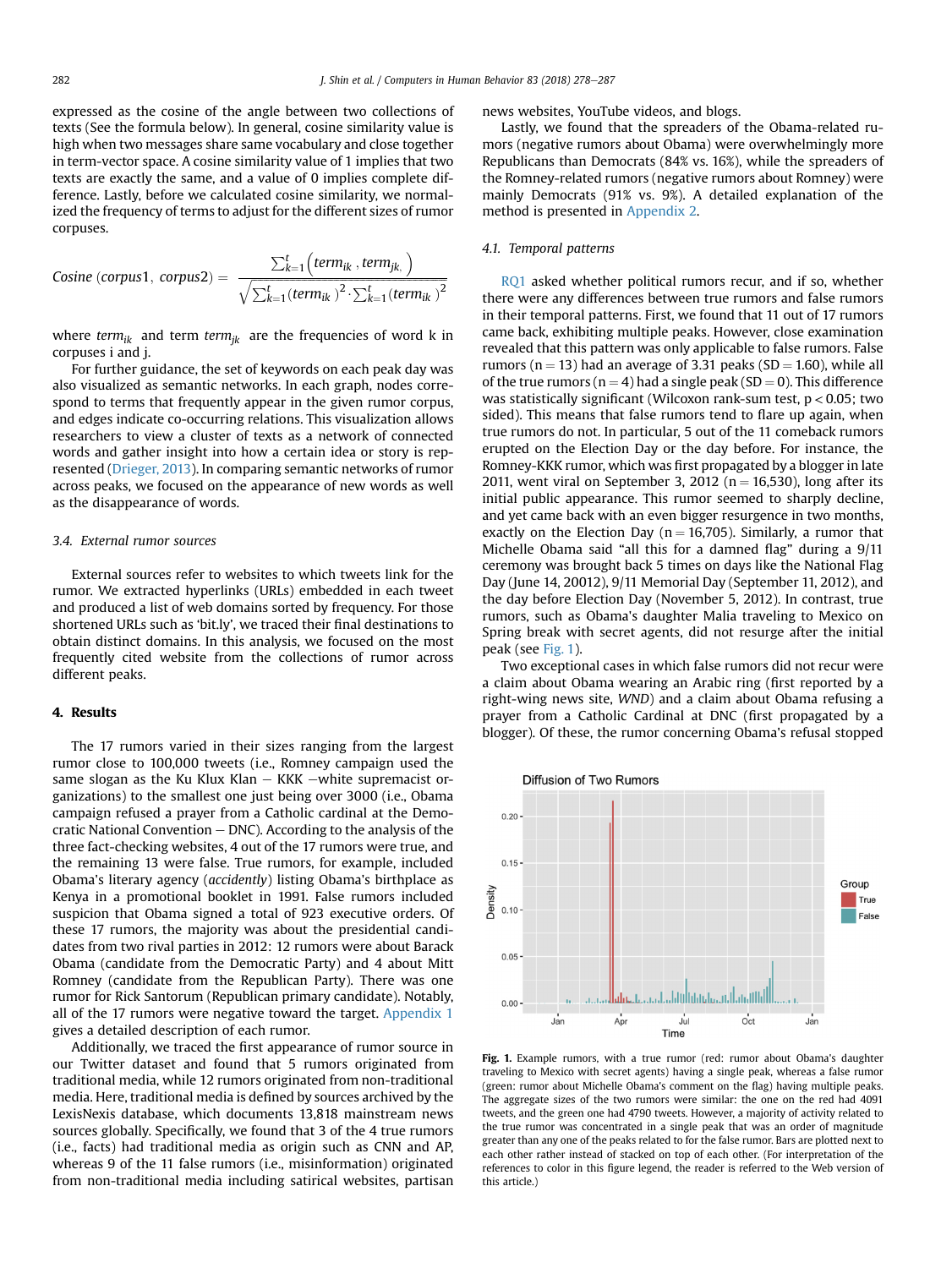circulating when Cardinal Dolan actually gave a prayer and thus outright contradicted the rumor.

This finding was consistent with the analysis of tweet volume distribution, which showed burstiness for true rumors. We found that true rumors had half of their tweets (Mean  $=$  49.58%) posted on the most active day relative to the entire volume for that rumor. In contrast, false rumors had only 18.57% on one peak day. This confirms that the true rumors in our data show a single prominent spike in their temporal features, whereas the false rumors show repeated peaks over an extended period of time. For example, a rumor that exhibited the highest level of burstiness (61.06%) was a true claim about Obama's literary agent (accidentally) listing Obama's birthplace as Kenya. A rumor with the lowest level of burstiness (3.42%) was a false claim about Michelle Obama's comment on the American flag, which resurged 5 times in 2012.

In addition, a visual inspection of data over time revealed that the rumors about Obama and Romney stopped spreading after the Election Day. Therefore, we conducted time series analyses to estimate the difference in the trend of rumor volume 60 days before and after the Election Day. As presented in Fig. 2, we found that there was a significant immediate effect on the trend of daily rumor counts following the Election Day such that both Obama rumors  $(n = 12)$  and Romney rumors  $(n = 4)$  volume fell immediately when the election was over. After the election, the trend was essentially flat indicating disappearance of the rumors. Similarly, one rumor targeting Santorum gradually disappeared around the time (April 2012) he ended his campaign for presidency.

#### 4.2. Evolution of rumor content

So far we have found that false rumors tend to come back when true rumors do not. Now, we proceed to explore whether the content of comeback rumor changes over time or remains the same (RQ2). For this research question, we drew on both quantitative (i.e., similarity measure) and qualitative approaches (i.e., visualization of semantic network). Note that we analyzed only 11 comeback rumors (all false) excluding 6 rumors that had a single peak. Using text similarity analyses of the same rumor across



Fig. 2. Daily rumor counts of 12 Obama rumors combined (left) and 4 Romney rumors combined (right) 60 days before and after the Election Day. Dotted vertical line indicates the Election Day. There was a significant drop in the number of rumor tweets for both Obama and Romney rumors (Obama:  $B = -734.76$ ,  $p < 0.05$ ; Romney:  $B = -4215.68, p < 0.01$ ).

multiple peaks, we found that 6 out of the 11 rumors had their average cosine values less than 0.5, indicating some differences among rumor content. To be clear, there is no single cut-off value to identify when two texts are similar or dissimilar. The value of cosine similarity ranges from 0 to 1, and a threshold may vary within this range depending on the context and the purpose of analysis. In this study, we used an arbitrary threshold of 0.5, which is often used as default in many other studies (e.g., [Jansen](#page-8-0)  $&$  [Van](#page-8-0) [Durme, 2011; Lam, Sleeman,](#page-8-0) & [Vasconcelos, 2005](#page-8-0)). A close examination of semantic rumor networks also revealed that this threshold served as a reasonable baseline, as rumors with cosine value less than 0.5 accompanied considerable changes in content by picking up new concepts or dropping previously presented keywords.

For instance, the rumor that showed the highest similarity measure (alpha  $= 0.82$ ) was the Romney-KKK rumor. Originated from a blog post, this rumor was represented by the following set of keywords consistently throughout three peaks: "That awkward moment that Mitt Romney's campaign slogan 'Keep America American' was the same slogan used by the KKK in 1922" (bold indicating keywords contained in the network visualization). Although the rumor showed a minor spelling correction from an earlier version to a later version ("akward" -> "awkward"), this rumor kept its format almost unchanged for over a year. Another rumor whose content changed minimally was the claim of Romney saying that "I can relate to black people, because my ancestors owned slaves." This rumor was produced from a satirical website. It spread over 8 months with its message frame relatively intact. This rumor contained a quotation, which may be one of the reasons why this rumor showed small amounts of textual changes.

On the other hand, the rumor that had the lowest average similarity measure (alpha  $= 0.30$ ) during the diffusion process was that "Obama has signed 923 executive orders." This rumor changed its frame at each peak by adding a different reference such as: Obama has signed 923 executive orders and played over 1500 holes of golf  $\rightarrow$  Obama has signed 923 executive orders in 40 months  $\rightarrow$ Obama has signed 923 executive orders in 3.5 years, Nixon 1 in 6, Carter 3 in 4, Reagan 5 in 8, Bush in 3 in 4, Clinton 1 in 6, GW Bush 82 in 8  $\rightarrow$  Obama has issued more executive orders then all other Presidents combined. 923 in just 3.5 years  $\rightarrow$  923 executive orders by Obama in 3.5 years 800 times more than any other president (See [Fig. 3](#page-6-0) for an example of visualization of this rumor). In addition, the claim of the Obama administration planning to ban guns for U.S. citizens through the United Nations (UN) showed a relatively high level of distortion (alpha  $= 0.30$ ). This rumor turned into a message that urged people to buy a gun right now because the Obama administration would regulate guns through the UN.

We also qualitatively observed one consistent pattern in the comeback rumors' diffusion: false rumors turned into a more intense and extreme version over time. For instance, the rumor about Romney's family owning a voting-machine company started as a mere allegation that was worthy of "investigation" and that could "possibly go wrong (bold indicating terms that appeared in the corpus)." However, this rumor ended with a version in which voting machines in Ohio actually malfunctioned in favor of Romney on Election Day. Similarly, the rumor of Obama signing 923 executive orders became more extreme over time by using an exaggerated reference. At the end of the diffusion, which was one week before Election Day, the extent of Obama's executive orders turned into "800 times more than any other president." Another rumor involving Michelle Obama seen in a video saying "all this for a damn flag" transformed into a rumor that such incident had been confirmed by lip readers. Moreover, rumors tended to picked up more extreme adjectives and modifiers such as "very", "much", "indeed", and "urgent" in a later stage of diffusion.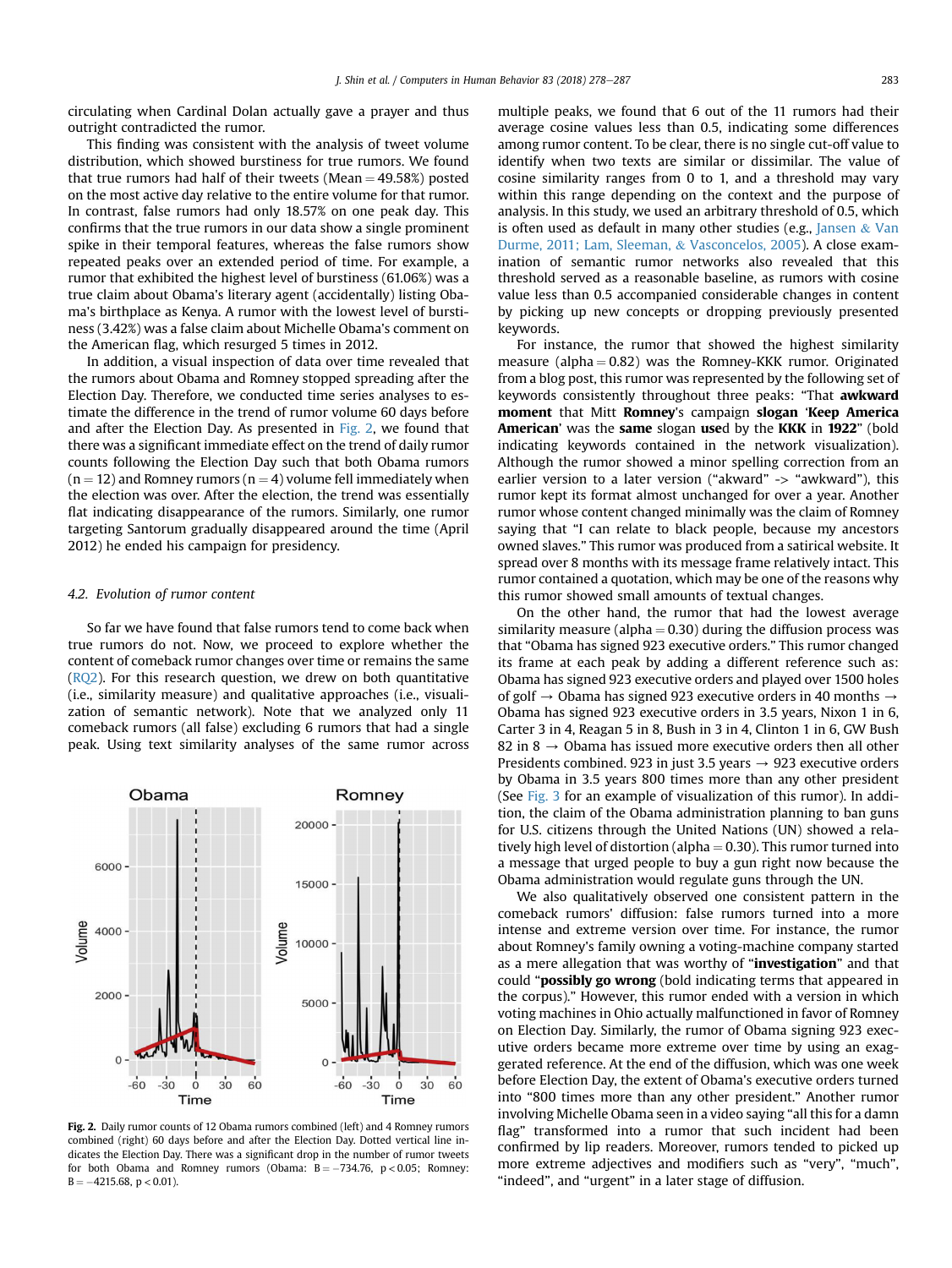## June 11, 2012



<span id="page-6-0"></span>

Fig. 3. Visualization of the rumor regarding Obama's executive orders in two periods of time. Red color indicates words appearing in both periods. Blue color indicates words (e.g., golf, hole) showing up only in the rumor left (June 11, 2012), while yellow color indicates words (e.g., Bush, Nixon) appearing only in the rumor on the right (September 29, 2012). (For interpretation of the references to color in this figure legend, the reader is referred to the Web version of this article.)

#### 4.3. External sources of rumor

RQ3 asked whether comeback rumors depended on external sources that fed the rumor, or whether they were independent of such external sources. Overall, we found that more than 70% of rumor tweets contained a hyperlink to external websites. We also found that the most frequently cited website changed consistently from peak to peak. Specifically, for 7 out of 11 comeback rumors, each peak featured a different website as a major source of the rumor. Most of these sites were non-traditional media outlets including so-called fake news, although these sources also included occasional mainstream media outlets. The non-traditional news websites tended to follow up on the old rumor with a slightly different angle and a recent timestamp, making the rumor appear as new information. In general, while the rumors negative to Obama were followed up by right-wing media, the rumors negative to Romney were repeated by left-wing media. For example, the rumor about Obama's sealed records returned five times with each peak linking to several small-scale conservative political news sites.

Exceptionally, there were 3 rumors that did not depend on a stream of different external sources for resurgence. For instance, 87% of the Michelle-Flag rumor tweets contained a link to the same YouTube video over 5 peaks during the entire diffusion process. Additionally, we found that links to external sources disappeared for two rumors, as they propagated over extended period of time. Both the Romney-KKK rumor and Romney-Slave rumor were two such cases. The Romney-KKK rumor tweets initially cited a blog post that first wrongly accused Romney of using KKK slogan. However, since major news outlets (e.g., MSNBC and the Washington Post) publicly apologized for their coverage of the rumor based on a blog post without checking its veracity, the rumor turned into some kind of joke in which Twitter users shared a humorous text. Similarly, the Romney-Slave rumor, which was produced by the satire website ([freewoodpost.com](http://freewoodpost.com)), showed disappearance of citations over time. In the first two peaks, 66% of the tweets about this rumor contained a link to the satire site, yet the presence of the hyperlink fell below 5% in the later three peaks.

In particular, when we closely examined these 3 comeback rumors, which were independent of external websites that fed fresh information, we observed that each recurrence was attributable to highly visible Twitter users. These users tweeted a rumor without citing other websites for further information. In 11 out of 13 peaks for these rumors, the most frequently shared messages were from those with more than 3400 followers (i.e., top 1% users). For instance, three peaks of the Romney-KKK rumor were dominated by retweets of high profile accounts such as a Seth Rogen (Hollywood actor) parody account, a news aggregate account for college students, and an Obama fan account, respectively.

Additionally, we found that there was a small overlap (on average 4%) in Twitter users between different peaks for the comeback rumors. Most of these overlapping users were not power users themselves, but appeared to have played a role in diffusing the rumor into different pockets of Twitter users by repeating or updating the old rumor. Indeed, the rumor may have appeared new to the majority of users in each peak.

## 5. Discussion

In this study, we traced the lifecycle of 17 popular political rumors that circulated in 2012 on Twitter by sifting through Twitter's enormous haystack of information. Previous research examining the phenomenon of political rumor and misinformation has largely missed this dynamic diffusion process such as how false information emerges, declines, and recurs on social media. Additionally, prior studies generally assumed that diffusing information remains unchanged in terms of its frame or details during circulation ([Im](#page-8-0) [et al., 2011\)](#page-8-0). Thus, little is known about whether or how the message containing misinformation changes during its lifecycle and what roles individual media users play in this process. To fill this void, we investigated the dynamic diffusion process of misinformation focusing on its temporal pattern, content change, and information source.

First, we found that most false rumors repeated periodically, whereas true rumors did not. Specifically, our data showed that 11 out of 13 false rumors resurged multiple times after the initial burst, while true rumors showed a single spike of sharing without a comeback at a later time. This pattern may mean that rumor spreaders strategically bring back false rumors in hopes of influencing others. In particular, we observed many of these rumors resurge nearing the Election Day and yet they stopped spreading abruptly after the Election Day. These findings suggest that the political misinformation phenomenon could be a reflection of campaign tactics employed by those media professionals and individual activists that [Rojecki and Meraz \(2016\)](#page-8-0) call "partisan entrepreneurs" - who seek political power through the manipulation of information.

Then the question becomes why rumormongers do not resuscitate true rumors, which are equally negative toward the target politician. Wouldn't true rumors be more effective and less risky to repeat for political gains? We have three possible explanations. First, rumor spreaders intuitively focus on false rumors, because they believe that those false ones need more "promotion" or top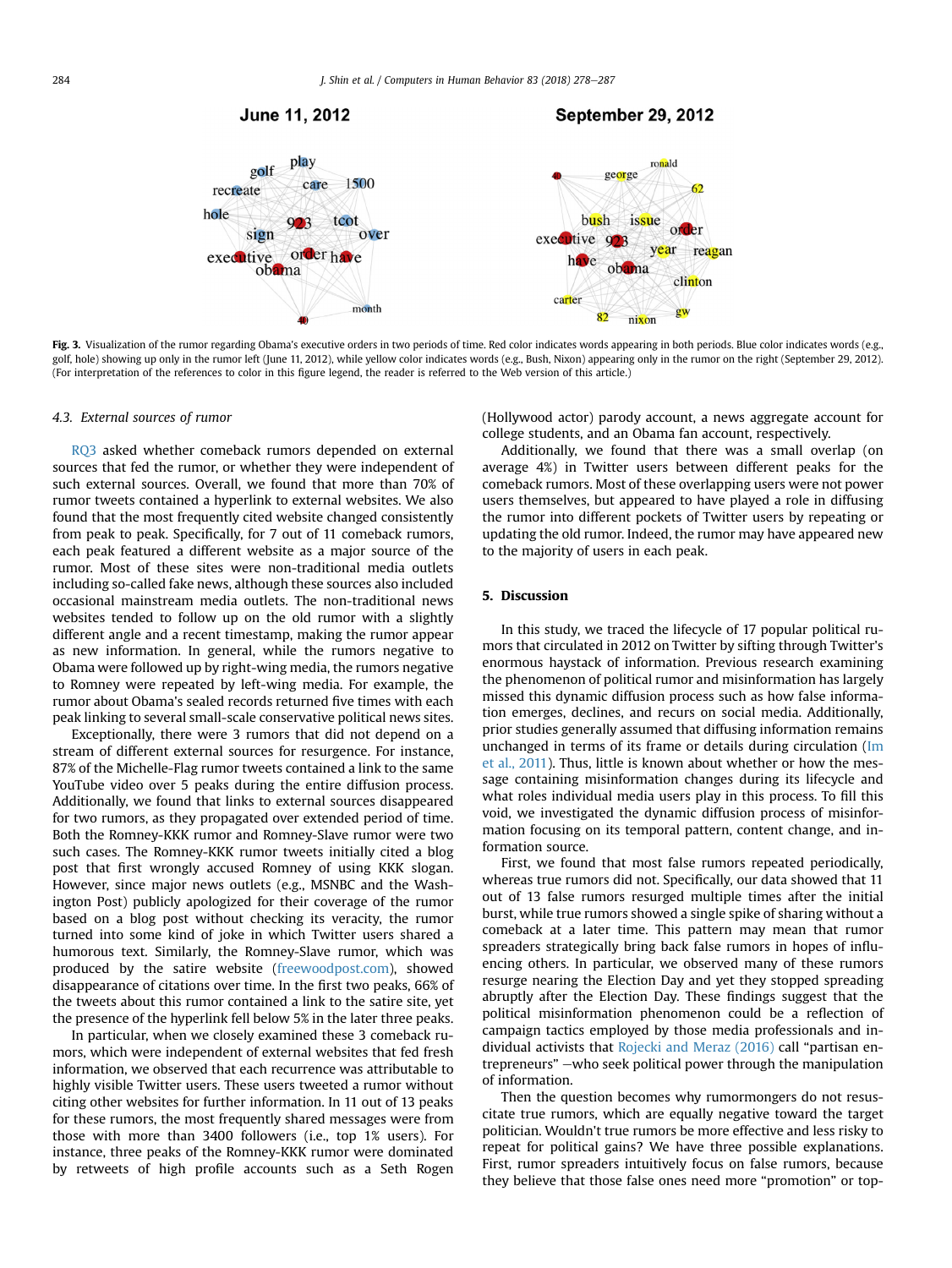down effort, whereas true rumors do not need their help due to the presence of clear evidence. Second, another promising explanation may be the nature of rumor origin. While true rumors often originate from mainstream news outlets (3 out of 4 rumors in our dataset), most false rumors are from relatively obscure websites. Hence, it is possible that rumor spreaders perceive stories originating from major websites to have already exhausted their potential readers, yet perceive that stories with low initial exposure need further distribution. Although our current data does not allow us to examine the independent effect of two factors (rumor falsity vs. rumor origin) on rumor pattern due to the small sample size, this area of study certainly warrants future investigation. Lastly, sharing controversial rumors may serve a distinct identitysignaling function rather than a persuasion function. Since belief in false rumors is determined by partisanship, not by external validation, participating in a common epistemological sphere strengthens bonding within partisan networks and creates group solidary more so than true rumors.

To further examine the comeback rumors at the message level, we conducted quantitative and qualitative text analyses on the same rumor across different time periods. First, we found that old rumors often return wearing a slightly new outfit such as a different focus or new details. For instance, a claim that "a controversial rumor has been confirmed" was a typical strategy for rumor publishing websites to add value to the old rumor. However, this does not necessarily mean that the comeback rumors change narratives only to make an appeal for existing audiences who are already familiar with the old rumor. The fact that there were only a small number of users who consistently followed through the same rumor suggests that evolving rumors moves onto different pockets of new audiences. Therefore, major changes in rumor content may be the results of the editorial process undertaken by media professionals or political groups who perceive the need to make the story more attractive.

Furthermore, we calculated the extent to which rumor messages change across different time periods using the cosine text similarity measure. This quantitative text analysis confirmed that the rumor content indeed changed, showing different amounts of mutations across the rumors. For example, a rumor about Obama signing 923 executive orders showed the highest level of mutation. This rumor transformed into a different narrative for each of the 5 peaks, shifting its focus from him abusing his power while playing over 1500 holes of golf to his executive orders 800 times more than any other president's.

Overall, these patterns in rumor change are consistent with the tendencies that [Allport and Postman \(1947\)](#page-8-0) found in their storytelling experiments. They argue that a story becomes leveled (boring details filtered out), sharpened (a focal point exaggerated), and assimilated (modified to reflect the individual's motivation and stereotype toward the target). Consistently in our dataset, we found that rumor storylines generally became exaggerated over time and turned aggressive. We also observed that these rumors were adapted to piggyback on the important issue of the moment such as inclusion of a trending hashtag (e.g., #flagday) or an environmental trigger (e.g., the Democratic National Committee), which is an indication of assimilation. Rumor tweets also picked up stronger adjectives (e.g., indeed, urgent, very) and more partisan hashtags (e.g., #tcot, #p2, #ccot) over time. Future research may focus on specific dimensions of content change such as sentiment (e.g., negative, positive), text length, and narrative coherence.

Lastly, we investigated the engines and drivers of the rumors. Focusing on external websites to which rumor tweets refer, we found that false rumors were mostly driven by non-traditional news websites who followed up on the old rumors. Specifically, we found that 7 out of 11 comeback rumors featured various different websites as a major source at each peak over the entire lifecycle. Some of these websites  $-$  especially those that are often labeled as fake news today  $-$  appeared in several different rumors at different time points. This indicates that there is a group of "rumor entrepreneurs" who not only produce false claims but also give life back to old debunked rumors. However, we observed that these websites were not alone responsible for generating the rumor phenomena. Rumor content usually gains visibility through Twitter users with large followers who link such content in their tweet, creating a viral event even several months after the initial publication of the rumor.

The fact that false rumors are repeated multiple times and followed up by a number of different sources has implications for debunking misinformation. Previous research [\(Centola](#page-8-0) & [Macy,](#page-8-0) [2007\)](#page-8-0) has shown that receiving social reinforcement from multiple contacts significantly increases the likelihood that the person believes in the message and takes action. Moreover, a meta-analysis of studies on message repetition ([Dechene, Stahl, Hansen,](#page-8-0) & [Wanke, 2010\)](#page-8-0) revealed that merely repeating a message makes the story more familiar and thus more credible than a message told once. These findings suggest that collectively repeated misinformation and false rumors  $-$  as seen in our study  $-$  may become extremely difficult to dislodge because they create the "illusion of truth effect" which refers to increasing power of repeated statements in believability [\(Silva, Garcia-Marques,](#page-8-0) & [Reber, 2017\)](#page-8-0).

At a more practical level, our findings suggest that detecting political misinformation is more challenging than it may seem since the sources and messages evolve over time. For instance, the list of suspicious websites may never be complete due to a constant stream of new players. However, the finding that false rumors tend to come back multiple times and become exaggerated at a later time can be useful for media literacy programs to combat misinformation. Recently, researchers ([Cook, Lewandowsky,](#page-8-0) & [Ecker,](#page-8-0) [2017; van der Linden, Leiserowitz, Rosenthal,](#page-8-0) & [Maibach, 2017\)](#page-8-0) found that wide spread of fake news can be prevented if people are warned in advance that they will be exposed to false claims. This "psychological vaccine" effect may be particularly effective when we know which claims and when they are likely to appear again.

Additionally, based on our findings, it is recommended that factchecking organizations should repeat their debunking messages when the debunked false rumors come back. Once a rumor is debunked, fact-checking organizations tend to move onto new rumors and do not revisit the old rumor. Instead, fact-checking practitioners could reverse-engineer the strategy that works for fake news and the spread of misinformation by sharing the previously debunked rumors on social media when such claims resurface.

Exploratory in nature, our study has a number of limitations. The purpose of this study was to identify diffusion patterns of misinformation throughout its lifecycle, using a small number (albeit large volume) of political rumor cases ( $n = 17$ ). Therefore, our findings may be limited in terms of scope and inferences, as they could be partially a consequence of the characteristics of our sample. Nevertheless, the strength of this study is that we accurately traced large-scale rumors (e.g., a rumor larger than 96,000 tweets) over an extended period of time (i.e., 13 months) and provided a foundation for developing future research. In addition, our study is only a starting point to systematically measuring textual changes over time. In this paper, we treated words as the basic unit to represent the text and calculated text similarity using the cosine measure. As different units (e.g., n-gram) and measures (e.g., Euclidean) can yield different results, future research may also consider alternative approaches to measuring textual changes. Lastly, our dataset may contain automated bots set up by political or commercial groups. It is unclear what roles these bots  $-$  if there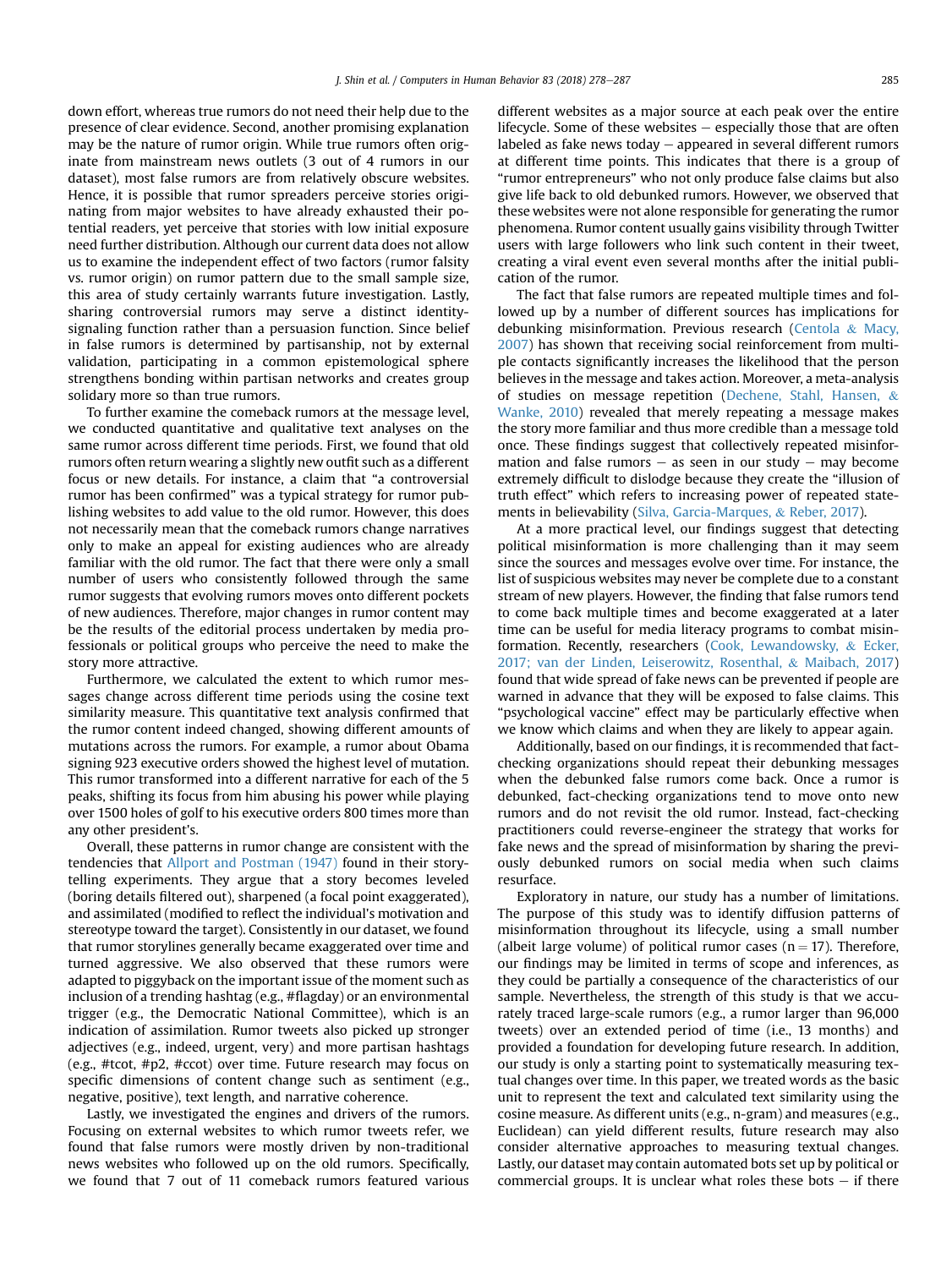<span id="page-8-0"></span>were any  $-$  have played in the rumor diffusion and how they biased our results. However, our analysis of verified power users and external websites offer a consistent story in terms of temporal patterns and content changes reported earlier.

In sum, this study examined the diffusion of political misinformation on Twitter. Along with cyberbullying (Sabella, Patchin, & Hinduja, 2013) and trolling (Binns, 2012; Bishop, 2012), misinformation circulating online is an emerging problem that demands further attention. Our analysis showed that while partisan news sites and clickbait sites lent impetus to a rumor cascade and shaped the narrative of the rumor, social media users gave visibility to rumor content by sharing hyperlinks to the rumor with their followers. This pattern was repeated, each time with a slightly different storyline, until the tension around the target dissipated. In particular, the periodic recurrence was a signature for false rumors originating from obscure websites. As such, focus on the lifecycle analysis of rumor as opposed to snapshot analysis from experiments or surveys offers a promising approach for understanding political rumoring phenomenon.

## Appendix A. Supplementary data

Supplementary data related to this article can be found at [https://doi.org/10.1016/j.chb.2018.02.008.](https://doi.org/10.1016/j.chb.2018.02.008)

#### References

- Allcott, H., & Gentzkow, M. (2017). Social media and fake news in the 2016 election. National Bureau of Economic Research. Retrieved from [http://www.nber.org/](http://www.nber.org/papers/w23089) [papers/w23089](http://www.nber.org/papers/w23089).
- Allport, G. W., & Postman, L. (1947). An analysis of rumor. Public Opinion Quarterly, 10(4), 501-517. [https://doi.org/10.1093/poq/10.4.501.](https://doi.org/10.1093/poq/10.4.501)
- [Bakshy, E., Rosenn, I., Marlow, C., & Adamic, L. \(2012\). The role of networks in in](http://refhub.elsevier.com/S0747-5632(18)30066-9/sref3)formation diffusion. In [Proceedings of the 21st international conference on world](http://refhub.elsevier.com/S0747-5632(18)30066-9/sref3) [wide web](http://refhub.elsevier.com/S0747-5632(18)30066-9/sref3). ACM.
- [Berinsky, A. J. \(2017\). Rumors and health care reform: Experiments in political](http://refhub.elsevier.com/S0747-5632(18)30066-9/sref100) misinformation. [British Journal of Political Science, 47](http://refhub.elsevier.com/S0747-5632(18)30066-9/sref100)(2), 241-[262](http://refhub.elsevier.com/S0747-5632(18)30066-9/sref100).
- Bessi, A., Coletto, M., Davidescu, G. A., Scala, A., Caldarelli, G., & Quattrociocchi, W. (2015). Science vs. conspiracy: Collective narrative in the age of misinformation. PLoS One, 10(2). <https://doi.org/10.1371/journal.pone.0118093>.
- [Binns, A. \(2012\). Don't feed the trolls! Managing troublemakers in magazines'](http://refhub.elsevier.com/S0747-5632(18)30066-9/sref5) online communities. Journalism Practice,  $6, 547-562$  $6, 547-562$ .
- [Bishop, J. \(2012\). The psychology of trolling and lurking: The role of defriending and](http://refhub.elsevier.com/S0747-5632(18)30066-9/sref6) gamifi[cation for increasing participation in online communities using seductive](http://refhub.elsevier.com/S0747-5632(18)30066-9/sref6) narratives. In H. Li (Ed.), [Virtual community participation and moti- vation: Cross](http://refhub.elsevier.com/S0747-5632(18)30066-9/sref6) $disciplinary$  theories (pp. 160–[176\). Hershey, PA: Information Science Reference](http://refhub.elsevier.com/S0747-5632(18)30066-9/sref6).
- [Bode, L., & Vraga, E. K. \(2015\). Correction of misinformation through related stories](http://refhub.elsevier.com/S0747-5632(18)30066-9/sref7) [functionality in social media.](http://refhub.elsevier.com/S0747-5632(18)30066-9/sref7) Journal of Communication, 65(4), 619-[638.](http://refhub.elsevier.com/S0747-5632(18)30066-9/sref7)
- [Cacciatore, M. A., Yeo, S. K., Scheufele, D. A., Xenos, M. A., Choi, D. H.,](http://refhub.elsevier.com/S0747-5632(18)30066-9/sref200) Brossard, D., …[Corley, E. A. \(2014\). Misperceptions in polarized politics: The](http://refhub.elsevier.com/S0747-5632(18)30066-9/sref200) [role of knowledge, religiosity, and media.](http://refhub.elsevier.com/S0747-5632(18)30066-9/sref200) Political Science & [Politics, 47](http://refhub.elsevier.com/S0747-5632(18)30066-9/sref200)(3), [654](http://refhub.elsevier.com/S0747-5632(18)30066-9/sref200)-[661.](http://refhub.elsevier.com/S0747-5632(18)30066-9/sref200)
- [Centola, D., & Macy, M. \(2007\). Complex contagions and the weakness of long ties.](http://refhub.elsevier.com/S0747-5632(18)30066-9/sref8)<br>[American Journal of Sociology, 113](http://refhub.elsevier.com/S0747-5632(18)30066-9/sref8)(3), 702–[734](http://refhub.elsevier.com/S0747-5632(18)30066-9/sref8).
- [Cheng, J., Adamic, L., Dow, P. A., Kleinberg, J. M., & Leskovec, J. \(2014 April\). Can](http://refhub.elsevier.com/S0747-5632(18)30066-9/sref9) cascades be predicted?. In *[In proceedings of the 23rd international conference on](http://refhub.elsevier.com/S0747-5632(18)30066-9/sref9)* [World Wide Web](http://refhub.elsevier.com/S0747-5632(18)30066-9/sref9) (pp. 925-[936\). ACM.](http://refhub.elsevier.com/S0747-5632(18)30066-9/sref9)
- [Coles, B. A., & West, M. \(2016\). Trolling the trolls: Online forum users constructions](http://refhub.elsevier.com/S0747-5632(18)30066-9/sref10) [of the nature and properties of trolling.](http://refhub.elsevier.com/S0747-5632(18)30066-9/sref10) Computers in Human Behavior, 60,  $233 - 244$  $233 - 244$
- [Conway, B. A., Kenski, K., & Wang, D. \(2015\). The rise of Twitter in the political](http://refhub.elsevier.com/S0747-5632(18)30066-9/sref11) [campaign: Searching for intermedia agenda-setting effects in the presidential](http://refhub.elsevier.com/S0747-5632(18)30066-9/sref11) primary. [Journal of Computer-Mediated Communication, 20](http://refhub.elsevier.com/S0747-5632(18)30066-9/sref11)(4), 363-[380.](http://refhub.elsevier.com/S0747-5632(18)30066-9/sref11)
- [Cook, J., Lewandowsky, S., & Ecker, U. \(2017\). Neutralizing misinformation through](http://refhub.elsevier.com/S0747-5632(18)30066-9/sref12) [inoculation: Exposing misleading argumentation techniques reduces their in](http://refhub.elsevier.com/S0747-5632(18)30066-9/sref12)fluence. [PLoS One, 12](http://refhub.elsevier.com/S0747-5632(18)30066-9/sref12)(5).
- Cunningham, S. B. (2002). [The idea of propaganda: A reconstruction](http://refhub.elsevier.com/S0747-5632(18)30066-9/sref13). Westport, CT: [Greenwood Publishing Group.](http://refhub.elsevier.com/S0747-5632(18)30066-9/sref13)
- [Dechene, A., Stahl, C., Hansen, J., & Wanke, M. \(2010\). The truth about the truth: A](http://refhub.elsevier.com/S0747-5632(18)30066-9/sref400) [meta-analytic review of the truth effect.](http://refhub.elsevier.com/S0747-5632(18)30066-9/sref400) Personality and Social Psychology Re-view, 14[\(2\), 238](http://refhub.elsevier.com/S0747-5632(18)30066-9/sref400)-[257.](http://refhub.elsevier.com/S0747-5632(18)30066-9/sref400)
- Difonzo, N., & Bordia, P. (2007). [Rumor psychology: Social and organizational ap](http://refhub.elsevier.com/S0747-5632(18)30066-9/sref14)proaches[. Washington, DC: American Psychological Association.](http://refhub.elsevier.com/S0747-5632(18)30066-9/sref14)
- [Drieger, P. \(2013\). Semantic network analysis as a method for visual text analytics.](http://refhub.elsevier.com/S0747-5632(18)30066-9/sref15) [Procedia-social and behavioral sciences, 79](http://refhub.elsevier.com/S0747-5632(18)30066-9/sref15), 4-[17.](http://refhub.elsevier.com/S0747-5632(18)30066-9/sref15)

[Ecker, U. K., Lewandowsky, S., Fenton, O., & Martin, K. \(2014\). Do people keep](http://refhub.elsevier.com/S0747-5632(18)30066-9/sref16)

[believing because they want to? Preexisting attitudes and the continued in](http://refhub.elsevier.com/S0747-5632(18)30066-9/sref16)fl[uence of misinformation.](http://refhub.elsevier.com/S0747-5632(18)30066-9/sref16) Memory & Cognition,  $42(2)$ ,  $292-304$ .

- [Ehrenberg, R. \(2012\). Social media sway: Worries over political misinformation on](http://refhub.elsevier.com/S0747-5632(18)30066-9/sref17) [Twitter attracts scientists' attention.](http://refhub.elsevier.com/S0747-5632(18)30066-9/sref17) Science News, 182(8), 22-[25](http://refhub.elsevier.com/S0747-5632(18)30066-9/sref17).
- [Einstein, K. L., & Glick, D. M. \(2015\). Do I think BLS data are BS? The consequences of](http://refhub.elsevier.com/S0747-5632(18)30066-9/sref18) conspiracy theories. [Political Behavior, 37](http://refhub.elsevier.com/S0747-5632(18)30066-9/sref18)(3), 679-[701.](http://refhub.elsevier.com/S0747-5632(18)30066-9/sref18)
- Faris, R., Hal, R., Etling, B., Bourassa, N., Zuckerman, E., & Benkler, Y. (2017). Partisanship, propaganda, and disinformation: Online media and the 2016 U.S. Presidential election. Berkman Klein Center. Available at: SSRN: [https://ssrn.com/](https://ssrn.com/abstract=3019414) [abstract](https://ssrn.com/abstract=3019414) $=3019414$  $=3019414$ .
- [Fridkin, K., Kenney, P. J., & Wintersieck, A. \(2015\). Liar, liar, pants on](http://refhub.elsevier.com/S0747-5632(18)30066-9/sref300) fire: How factchecking infl[uence citizens' reactions to negative advertising.](http://refhub.elsevier.com/S0747-5632(18)30066-9/sref300) Political Communication,  $32(1)$ ,  $127-151$ .
- [Friggeri, A., Adamic, L. A., Eckles, D., et al. \(2014\). Rumor cascades. In](http://refhub.elsevier.com/S0747-5632(18)30066-9/sref20) Proceedings of [the eighth international AAAI conference on weblogs and social media](http://refhub.elsevier.com/S0747-5632(18)30066-9/sref20) (pp.  $101 - 110$  $101 - 110$
- [Garrett, R. K. \(2011\). Troubling consequences of online political rumoring.](http://refhub.elsevier.com/S0747-5632(18)30066-9/sref21) Human Communication Research,  $37(2)$ ,  $255-274$ .
- Harsin, J. (2012). Attention! Rumor bombs, affect, managed democracy 3.0. Available at: SSRN: [https://ssrn.com/abstract](https://ssrn.com/abstract=2138601)=[2138601.](https://ssrn.com/abstract=2138601)
- Im, Y. H., Kim, E. M., Kim, K., & Kim, Y. (2011). The emerging mediascape, same old theories? A case study of online news diffusion in Korea. New Media & Society, 13(4), 605-625. <https://doi.org/10.1177/1461444810377916>.
- Jack, C. (2017). Lexicon of lies : Terms for problematic information. Data & Society Publication. Retrieved from [https://datasociety.net/pubs/oh/DataAndSociety\\_](https://datasociety.net/pubs/oh/DataAndSociety_LexiconofLies.pdf) [LexiconofLies.pdf.](https://datasociety.net/pubs/oh/DataAndSociety_LexiconofLies.pdf)
- [Jansen, A., & Van Durme, B. \(2011 December\). Ef](http://refhub.elsevier.com/S0747-5632(18)30066-9/sref25)ficient spoken term discovery using randomized algorithms. In [Automatic speech recognition and understanding](http://refhub.elsevier.com/S0747-5632(18)30066-9/sref25) [\(ASRU\), 2011 IEEE workshop](http://refhub.elsevier.com/S0747-5632(18)30066-9/sref25) (pp.  $401-406$ ).
- Jenkins, H. (2006). [Convergence culture: Where old and new media collide](http://refhub.elsevier.com/S0747-5632(18)30066-9/sref26). New York: [New York University Press](http://refhub.elsevier.com/S0747-5632(18)30066-9/sref26).
- [Jowett, G. S., & O'Donnell, V. \(2014\).](http://refhub.elsevier.com/S0747-5632(18)30066-9/sref27) Propaganda & persuasion[. Washington, DC:](http://refhub.elsevier.com/S0747-5632(18)30066-9/sref27) [Sage.](http://refhub.elsevier.com/S0747-5632(18)30066-9/sref27)
- [Kwak, H., Lee, C., & Moon, S. \(2010\). What is Twitter, a social network or a news](http://refhub.elsevier.com/S0747-5632(18)30066-9/sref28) media. In [Proceedings of the 19th world-wide web \(WWW\) conference, Raleigh,](http://refhub.elsevier.com/S0747-5632(18)30066-9/sref28) [NC, 26](http://refhub.elsevier.com/S0747-5632(18)30066-9/sref28)-[30 April](http://refhub.elsevier.com/S0747-5632(18)30066-9/sref28).
- [Kwon, S., Cha, M., Jung, K., Chen, W., & Wang, Y. \(2014\). Prominent features of rumor](http://refhub.elsevier.com/S0747-5632(18)30066-9/sref29) propagation in online social media. In [Data mining \(ICDM\). IEEE 13th interna](http://refhub.elsevier.com/S0747-5632(18)30066-9/sref29)[tional conference on IEEE](http://refhub.elsevier.com/S0747-5632(18)30066-9/sref29). December 2013.
- Kwon, K. H., & Rao, H. R. (2017). Cyber-rumor sharing under a homeland security threat in the context of government Internet surveillance: The case of South-North Korea conflict. Government Information Quarterly. [https://doi.org/10.1016/](https://doi.org/10.1016/j.giq.2017.04.002) [j.giq.2017.04.002](https://doi.org/10.1016/j.giq.2017.04.002). Advance online publication.
- [Lam, S., Sleeman, D., & Vasconcelos, W. \(2005\).](http://refhub.elsevier.com/S0747-5632(18)30066-9/sref31) Retax+[: A cooperative taxonomy](http://refhub.elsevier.com/S0747-5632(18)30066-9/sref31) [revision tool. Application and innovations in intelligent systems XII](http://refhub.elsevier.com/S0747-5632(18)30066-9/sref31) (pp.  $64-77$ ). [London: Springer.](http://refhub.elsevier.com/S0747-5632(18)30066-9/sref31)
- [Leskovec, J., Backstrom, L., & Kleinberg, J. \(2009 June\). Meme-tracking and the](http://refhub.elsevier.com/S0747-5632(18)30066-9/sref32) dynamics of the news cycle. In [Proceedings of the 15th ACM SIGKDD international](http://refhub.elsevier.com/S0747-5632(18)30066-9/sref32) [conference on Knowledge discovery and data mining](http://refhub.elsevier.com/S0747-5632(18)30066-9/sref32) (pp. 497-[506\). ACM.](http://refhub.elsevier.com/S0747-5632(18)30066-9/sref32)
- [Lewandowsky, S., Ecker, U. K., Seifert, C. M., Schwarz, N., & Cook, J. \(2012\). Misin](http://refhub.elsevier.com/S0747-5632(18)30066-9/sref33)[formation and its correction: Continued in](http://refhub.elsevier.com/S0747-5632(18)30066-9/sref33)fluence and successful debiasing. [Psychological Science in the Public Interest, 13](http://refhub.elsevier.com/S0747-5632(18)30066-9/sref33)(3), 106-[131.](http://refhub.elsevier.com/S0747-5632(18)30066-9/sref33)
- van der Linden, S., Leiserowitz, A., Rosenthal, S., & Maibach, E. (2017). Inoculating the public against misinformation about climate change. Global challenges, 1(2). <https://doi.org/10.1002/gch2.201600008>.
- McCombs, M. (2013). [Setting the agenda: The mass media and public opinion](http://refhub.elsevier.com/S0747-5632(18)30066-9/sref35). Cam[bridge: Polity Press.](http://refhub.elsevier.com/S0747-5632(18)30066-9/sref35)
- [Mocanu, D., Rossi, L., Zhang, Q., Karsai, M., & Quattrociocchi. \(2015\). Collective](http://refhub.elsevier.com/S0747-5632(18)30066-9/sref36) [attention in the age of \(mis\)information.](http://refhub.elsevier.com/S0747-5632(18)30066-9/sref36) Computers in Human Behavior, 51, [1198](http://refhub.elsevier.com/S0747-5632(18)30066-9/sref36)-[1204.](http://refhub.elsevier.com/S0747-5632(18)30066-9/sref36)
- [Nahon, K., & Hemsley, J. \(2013\).](http://refhub.elsevier.com/S0747-5632(18)30066-9/sref38) Going viral. Malden, MA: Polity.
- Nyhan, B., & Reifler, J. (2015). Estimating fact-checking's effects: Evidence from a long term experiment during campaign 2014. Retrieved at [http://www.](http://www.americanpressinstitute.org/wp-content/uploads/2015/04/Estimating-Fact-Checkings-Effect.pdf) [americanpressinstitute.org/wp-content/uploads/2015/04/Estimating-Fact-](http://www.americanpressinstitute.org/wp-content/uploads/2015/04/Estimating-Fact-Checkings-Effect.pdf)[Checkings-Effect.pdf](http://www.americanpressinstitute.org/wp-content/uploads/2015/04/Estimating-Fact-Checkings-Effect.pdf).
- [Rojecki, A., & Meraz, S. \(2016\). Rumors and factitious information blends: The role](http://refhub.elsevier.com/S0747-5632(18)30066-9/sref41) [of the web in speculative politics.](http://refhub.elsevier.com/S0747-5632(18)30066-9/sref41) New Media & [Society, 18](http://refhub.elsevier.com/S0747-5632(18)30066-9/sref41)(1), 25-[43](http://refhub.elsevier.com/S0747-5632(18)30066-9/sref41).
- [Sabella, R. A., Patchin, J. W., & Hinduja, S. \(2013\). Cyberbullying myths and realities.](http://refhub.elsevier.com/S0747-5632(18)30066-9/sref600) Computers in Human Behavior,  $29(6)$ ,  $2703-2711$ .
- [Shin, J., Jian, L., Driscoll, B., & Bar, F. \(2016\).](http://refhub.elsevier.com/S0747-5632(18)30066-9/sref42) Political rumoring on Twitter during the [2012 US presidential election: Rumor diffusion and correction](http://refhub.elsevier.com/S0747-5632(18)30066-9/sref42). New Media & [Society](http://refhub.elsevier.com/S0747-5632(18)30066-9/sref42).
- [Shin, J., & Thorson, K. \(2017\). Partisan selective sharing: The biased diffusion of fact](http://refhub.elsevier.com/S0747-5632(18)30066-9/sref43)[checking messages on social media.](http://refhub.elsevier.com/S0747-5632(18)30066-9/sref43) Journal of Communication,  $67(2)$ ,  $233-255$  $233-255$ .
- [Silva, R. R., Garcia-Marques, T., & Reber, R. \(2017\). The informative value of type of](http://refhub.elsevier.com/S0747-5632(18)30066-9/sref44) [repetition: Perceptual and conceptual](http://refhub.elsevier.com/S0747-5632(18)30066-9/sref44) fluency influences on judgments of truth. [Consciousness and Cognition, 51](http://refhub.elsevier.com/S0747-5632(18)30066-9/sref44), 53-[67.](http://refhub.elsevier.com/S0747-5632(18)30066-9/sref44)
- Silverman, C. (2017). What exactly is fake news? The fake newsletter, 26 Feburary.<br>Retrieved from http://us2.campaign-archive1.com/?u=657b595bbd3c63  $from$  [http://us2.campaign-archive1.com/?u](http://us2.campaign-archive1.com/?u=657b595bbd3c63e045787f019&id=e0b2b9eaf0&e=30348b6327)=[657b595bbd3c63](http://us2.campaign-archive1.com/?u=657b595bbd3c63e045787f019&id=e0b2b9eaf0&e=30348b6327) [e045787f019](http://us2.campaign-archive1.com/?u=657b595bbd3c63e045787f019&id=e0b2b9eaf0&e=30348b6327)&[id](http://us2.campaign-archive1.com/?u=657b595bbd3c63e045787f019&id=e0b2b9eaf0&e=30348b6327)=[e0b2b9eaf0](http://us2.campaign-archive1.com/?u=657b595bbd3c63e045787f019&id=e0b2b9eaf0&e=30348b6327)&[e](http://us2.campaign-archive1.com/?u=657b595bbd3c63e045787f019&id=e0b2b9eaf0&e=30348b6327)=[30348b6327.](http://us2.campaign-archive1.com/?u=657b595bbd3c63e045787f019&id=e0b2b9eaf0&e=30348b6327)
- [Simon, T., Goldberg, A., Leykin, D., & Adini, B. \(2016\). Kidnapping WhatsApp- Ru](http://refhub.elsevier.com/S0747-5632(18)30066-9/sref46)[mors during the search and rescue operation of three kidnapped youth.](http://refhub.elsevier.com/S0747-5632(18)30066-9/sref46) Com[puters in Human Behavior, 64](http://refhub.elsevier.com/S0747-5632(18)30066-9/sref46), 183-[190.](http://refhub.elsevier.com/S0747-5632(18)30066-9/sref46)
- [Tanaka, Y., Sakamoto, Y., & Honda, H. \(2014\). The impact of posting URLs in disaster](http://refhub.elsevier.com/S0747-5632(18)30066-9/sref47)[related tweets on rumor spreading behavior. In](http://refhub.elsevier.com/S0747-5632(18)30066-9/sref47) Proceedings of the 47th Hawaii